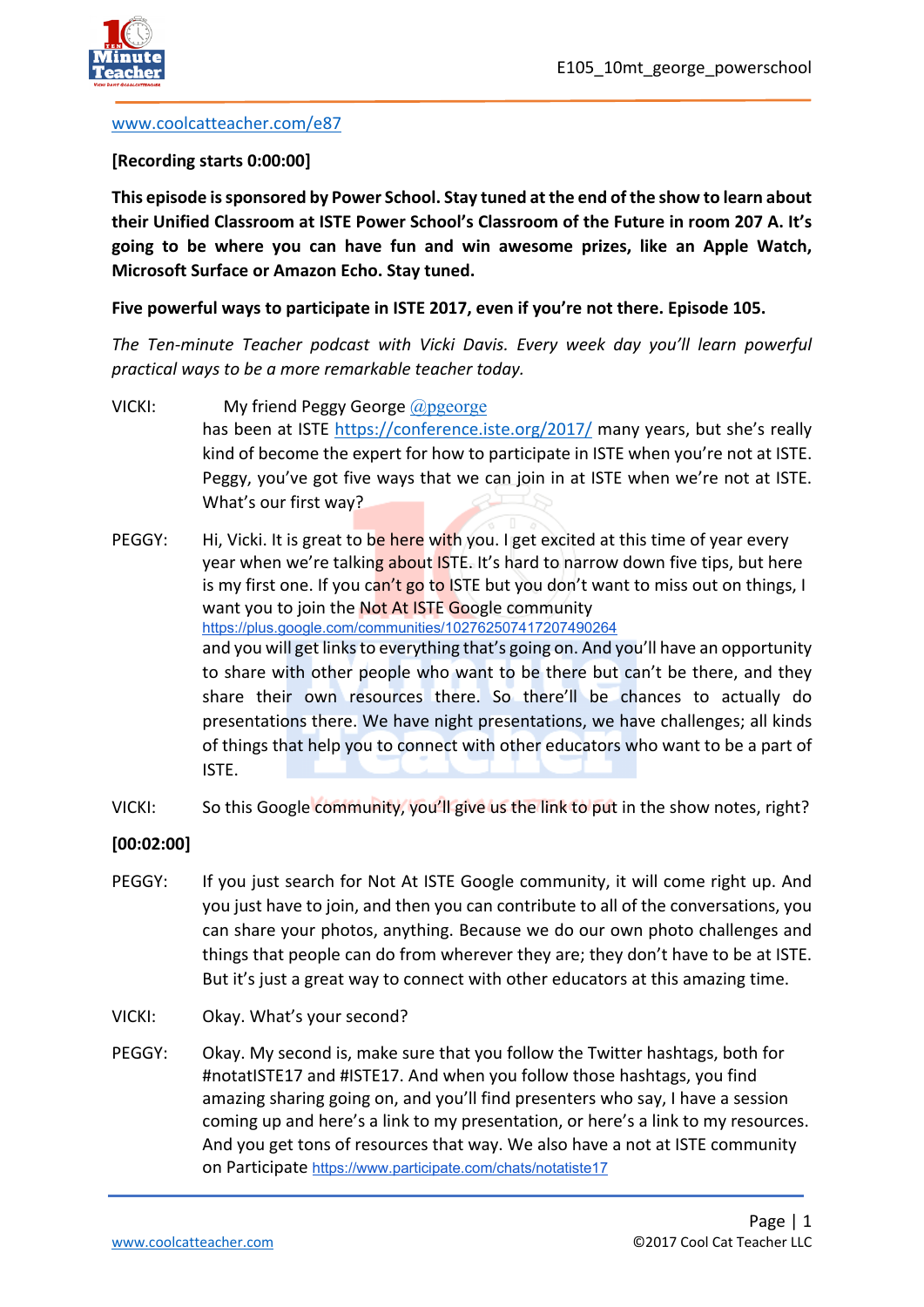

where we have a collection of resources that we gather from all of those tweets. <https://www.participate.com/collections/notatiste17/39378a92-08a3-462e-ad4c-ebd0108d4e9a> So if you want to follow the not at ISTE '17 hashtag on Participate, you can do that, and you'll have them all coming through in one big stream. (See 2016 Participate resources - [https://www.participate.com/collections/notatiste16-curated-collection/7b2b7447](https://www.participate.com/collections/notatiste16-curated-collection/7b2b7447-cb3c-4685-a41c-178becc8cb13) [cb3c-4685-a41c-178becc8cb13](https://www.participate.com/collections/notatiste16-curated-collection/7b2b7447-cb3c-4685-a41c-178becc8cb13)

- VICKI: And it's so incredible, because I know, Peggy, some of the years that I haven't gone, I've actually followed those hashtags and blogs, and there would be people who would think I was there because I was so in on knowing what was happening.
- PEGGY: Exactly.
- VICKI: And it's so awesome. Okay, what's our third?
- PEGGY: Okay, my third one is we have a fabulous resource that you're going to want to bookmark, and that is a LiveBinder for not at ISTE '17. <http://www.livebinders.com/play/play?id=2208203> Now, we have a LiveBinder that's already full for not at ISTE '16, <https://www.livebinders.com/play/play?id=2011539> and I will share that link with you because you can go back and get amazing information from last year. But this year, we're just starting to populate it.

## **[00:04:00]**

And you can see; the videos are embedded. If people have done presentations at ISTE and maybe they did a periscope about them, those videos will be embedded in the LiveBinder, so you can quickly see blog posts that are being written, presentations that are being shared, night sessions, people that are just talking about ISTE and amazing things they're learning. Lots of blog posts that reflect on what they're doing each day; those will all be in the LiveBinder. I found that I actually got to see more of ISTE by participating in a not at ISTE LiveBinder than I did when I went to ISTE. It's just amazing. I got to poster sessions, tons of them, with interviews with the teachers and the students right up close, just because of that sharing.

- VICKI: Okay, what's our fourth?
- PEGGY: My fourth one is, after you've checked out all those things, like the hashtags and the community, start following the people that are sharing there. They may be presenters; they may just be participants. Many of them are blogging. And if you just start following them, you're going to build an amazing personal learning network of people that are doing things that you're really interested in.
- VICKI: Okay. And what's our fifth?
- PEGGY: This is all about connecting. Be sure to share what you learn; no matter how or where, give credit. But tell people how excited you are about something you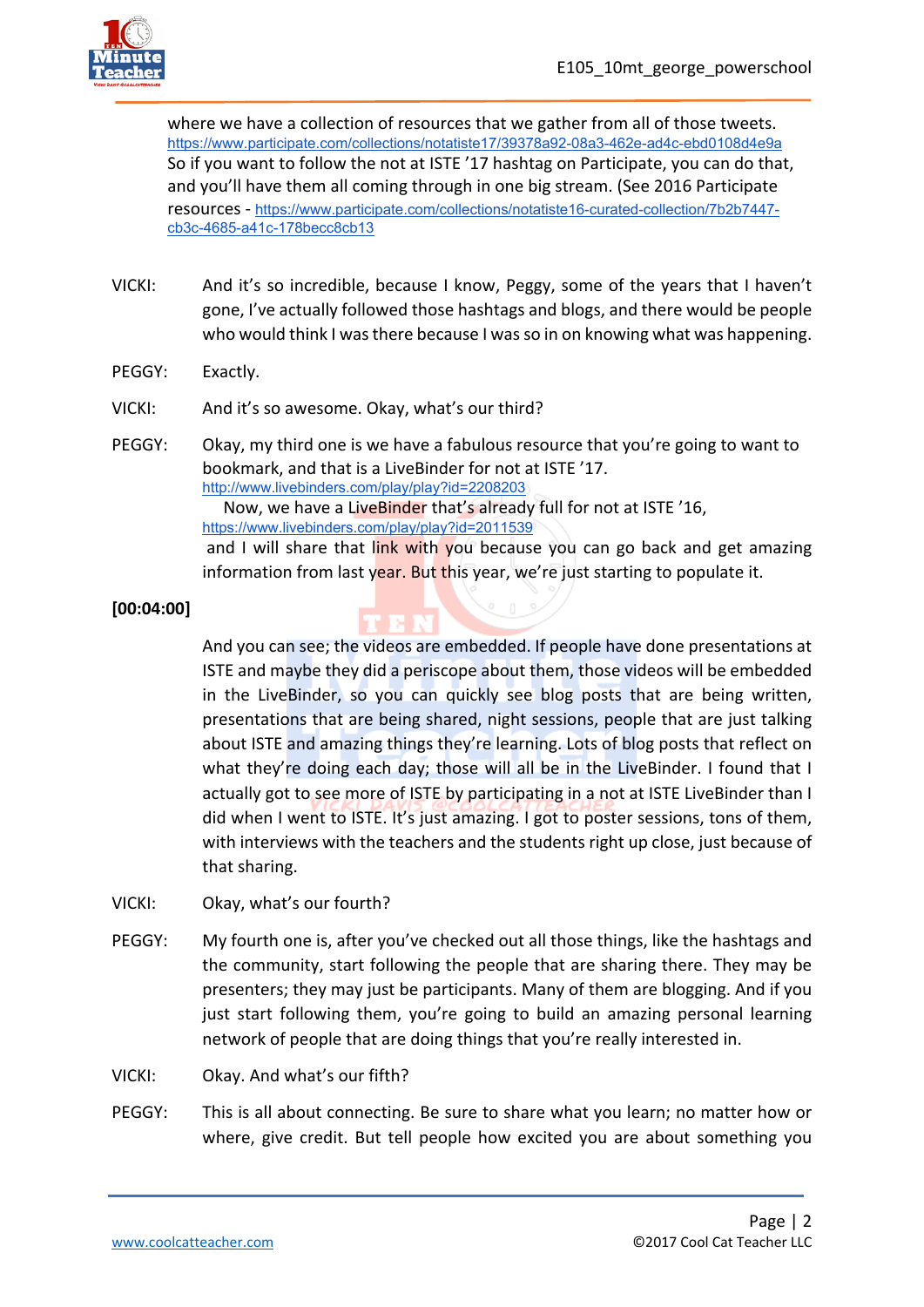

learned by participating in not at ISTE, and everyone will benefit from your learning.

VICKI: Educators who care share. And we who love kids, we have to keep learning, don't we, Peggy?

## **[00:06:00]**

- PEGGY: Absolutely. That is my theme. Never stop learning.
- VICKI: And here's the other thing; it's real easy to get; they call it FOMO, fear of missing out. I mean, there are times when I missed ISTE and I really got down about it. We can only go when we can go. We can't all go every year, all the time; we don't have unlimited budget. But the question to me is, do we have unlimited attitude, you know?
- PEGGY: That's a great way to put it.
- VICKI: So how do you keep your attitude up and excited and not get FOMO?
- PEGGY: Because I know that there is no such thing as being caught up or keeping up. And so I take advantage of everything that I can, and I know that I'm missing out on some things. If you just participate as much as possible, you're going to get renewed, and you're going to get excited about the possibilities of things that you can do in your world that don't cost anything. Like you said at the beginning, it's really all about the people. When you go to ISTE, it's not just going to presentations and going to the exhibit hall, but it's talking to people about the ideas you're learning there, and then coming back home and talking to people back home about the things you learned while you were there.
- VICKI: Okay, remarkable educators, so whether you're going to be at ISTE, I hope you'll say hello to me. I'll be there all day Monday and part of the day Tuesday. Or whether you're not at ISTE, we can all join in this awesome learning experience. And I hope that all of you will tweet and connect with Peggy, because she's really the guru about how to participate at ISTE whether you're there or not.
- PEGGY: Thank you. And I would love to connect with our listeners.
- VICKI: The ISTE Conference is here. And I'm so excited to be at ISTE with Power School on Monday, June  $26<sup>th</sup>$  at 4:00 pm in room 225 A and B. <http://www.coolcatteacher.com/iste-2017-schedule-iste17/>

### **[00:08:00]**

I'll be leading a panel discussion on the five teacher trends changing education. [https://conference.iste.org/2017/program/search/detail\\_session.php?id=10964](https://conference.iste.org/2017/program/search/detail_session.php?id=109644264) [4264](https://conference.iste.org/2017/program/search/detail_session.php?id=109644264) You'll also want to come by Power School's Classroom of the Future in 207 A, where they'll be giving away Apple Watches, Microsoft Surfaces and Amazon Echos. You can also come by the Power School booth, 2918, to meet me in person. For those of you not at ISTE, check out the Unified Classroom at